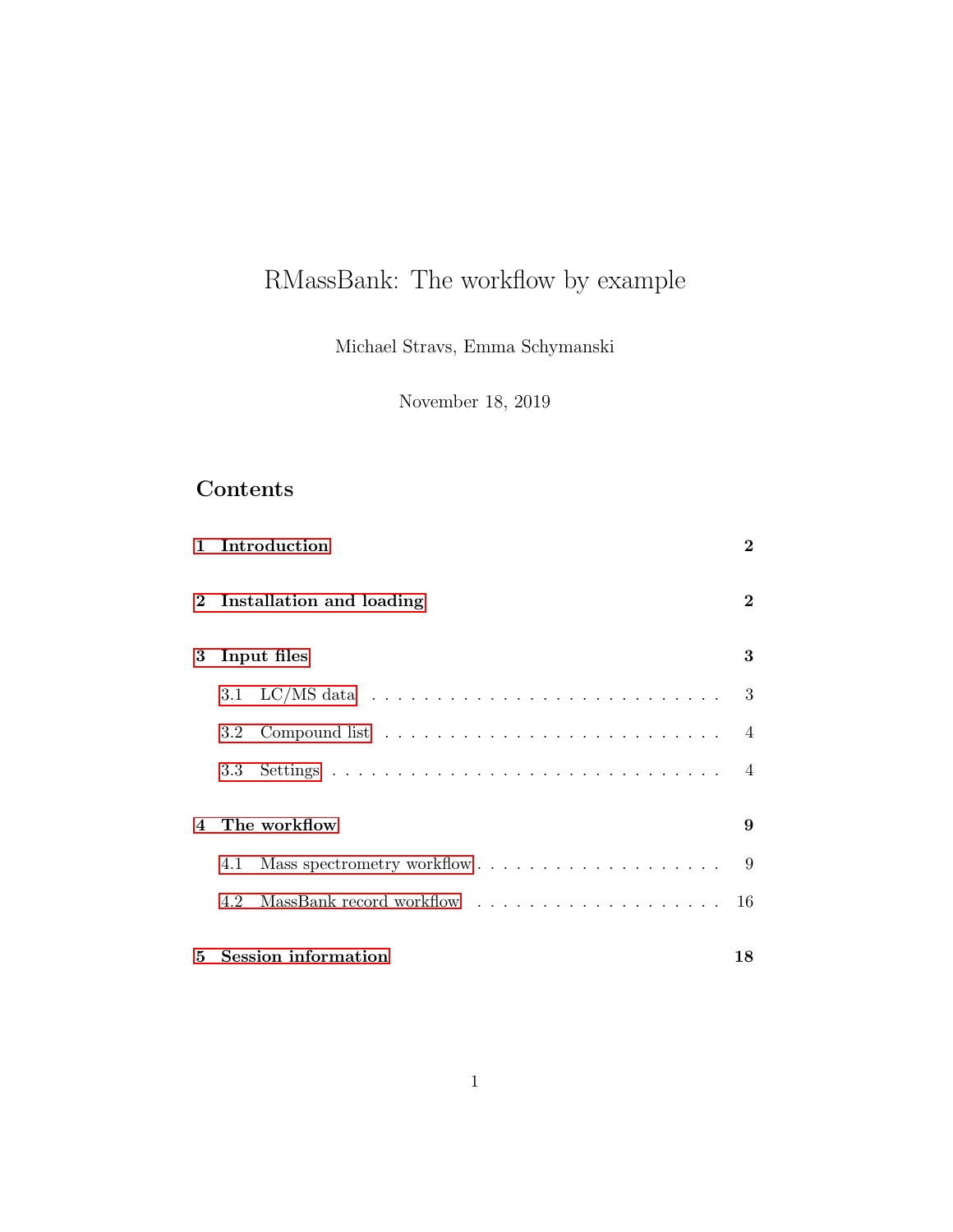### <span id="page-1-0"></span>1 Introduction

RMassBank is a two-part computational mass spectrometry workflow:

- In the first step, MSMS spectra of compounds are extracted from raw LC-MS data files, the MSMS spectra are recalibrated using assigned fragment formulas, and effectively denoised by using only annotated peaks (plus peaks which can be manually added.)
- In the second step, the processed, recalibrated, cleaned data is prepared for submission to a MassBank database. Compounds are first automatically annotated using information from the Chemical Translation Service (CTS). After manually checking and fixing the annotations, the information is compiled together with the spectral data into MassBank records, which can then be uploaded to a MassBank database.

This vignette describes basic usage with the standard workflow. The package is flexible and allows for different advanced use cases. Examples of specialized applications of RMassBank are available at the RMassBank message board hosted by the Metabolomics-Forum: [http://www.metabolomics-foru](http://www.metabolomics-forum.com/viewforum.php?f=29)m. [com/viewforum.php?f=29](http://www.metabolomics-forum.com/viewforum.php?f=29).

### <span id="page-1-1"></span>2 Installation and loading

The library is available from Bioconductor ([http://www.bioconductor.](http://www.bioconductor.org) [org](http://www.bioconductor.org)). In addition to the library itself, it is recommended to install the OpenBabel chemical toolkit, available from <http://www.openbabel.org> for various platforms (or via Linux package distribution systems).

The library is loaded as follows

#### > library(RMassBank)

The data used in the following example is available as a package RMass-BankData, which must be installed separately and is loaded using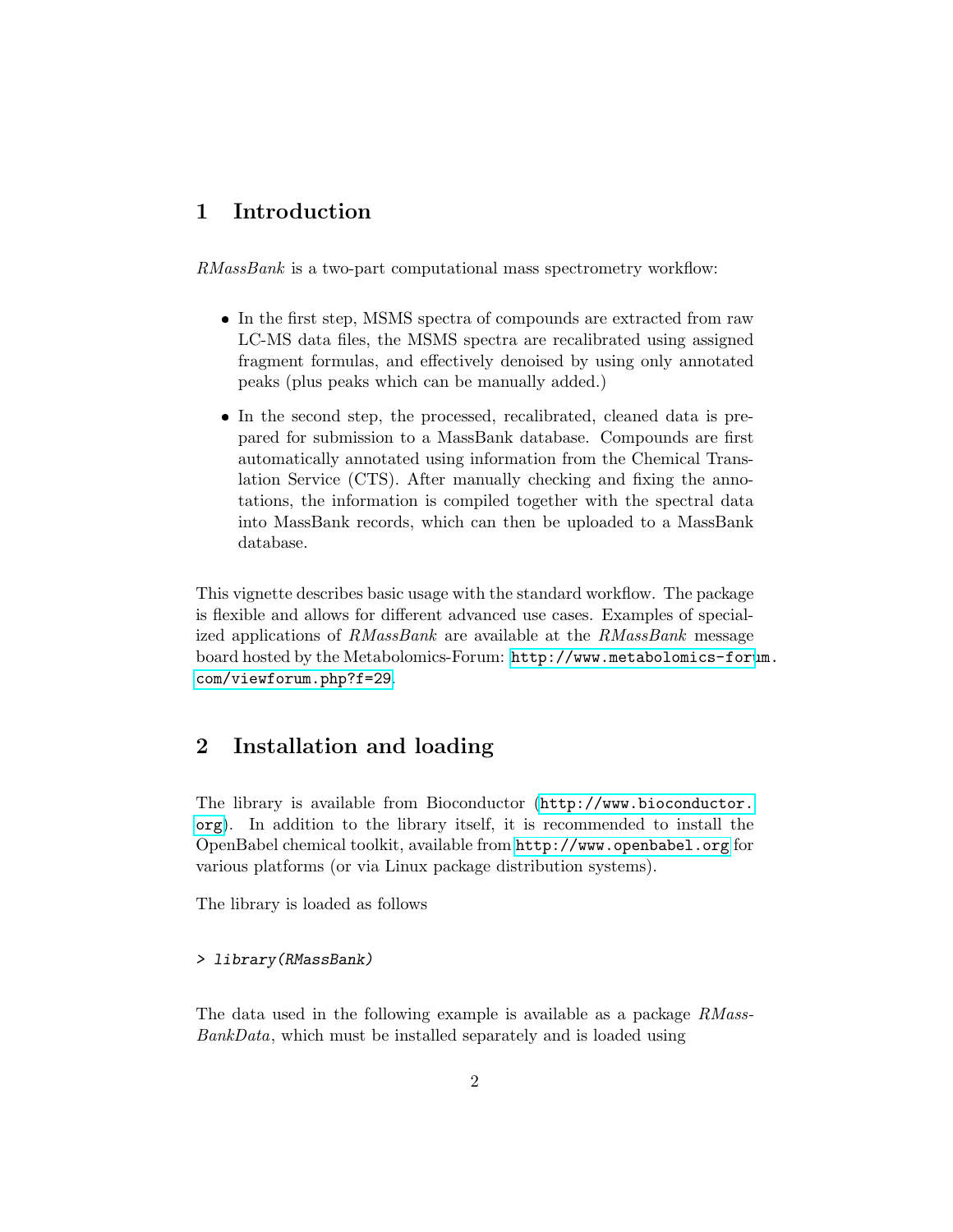> library(RMassBankData)

### <span id="page-2-0"></span>3 Input files

### <span id="page-2-1"></span>3.1 LC/MS data

RMassBank handles high-resolution LC/MS spectra in mzML format in cen-troid<sup>[1](#page-2-2)</sup> or in profile mode. Data in the examples was acquired using an LTQ Orbitrap XL instrument in profile mode, and converted from profile-mode RAW into centroid-mode mzML using MSConvertGUI from ProteoWizard. The settings were as shown in the screenshot below (note the "Peak Picking" filter.)



Figure 1: ProteoWiz settings for conversion to mzML

In the standard workflow, the file names are used to identify a compound: file names must be in the format xxxxxxxx\_1234\_xxx.mzXML, where the xxx parts denote anything and the 1234 part denotes the compound ID in the compound list (see below). Advanced and alternative uses can be implemented; consult the implementation of msms\_workflow and findMsMsHR for more information.

<span id="page-2-2"></span><sup>&</sup>lt;sup>1</sup>The term "centroid" here refers to any kind of data which are not in profile mode, i.e. don't have continuous  $m/z$  data. It does not refer to the (mathematical) centroid peak, i.e. the area-weighted mass peak.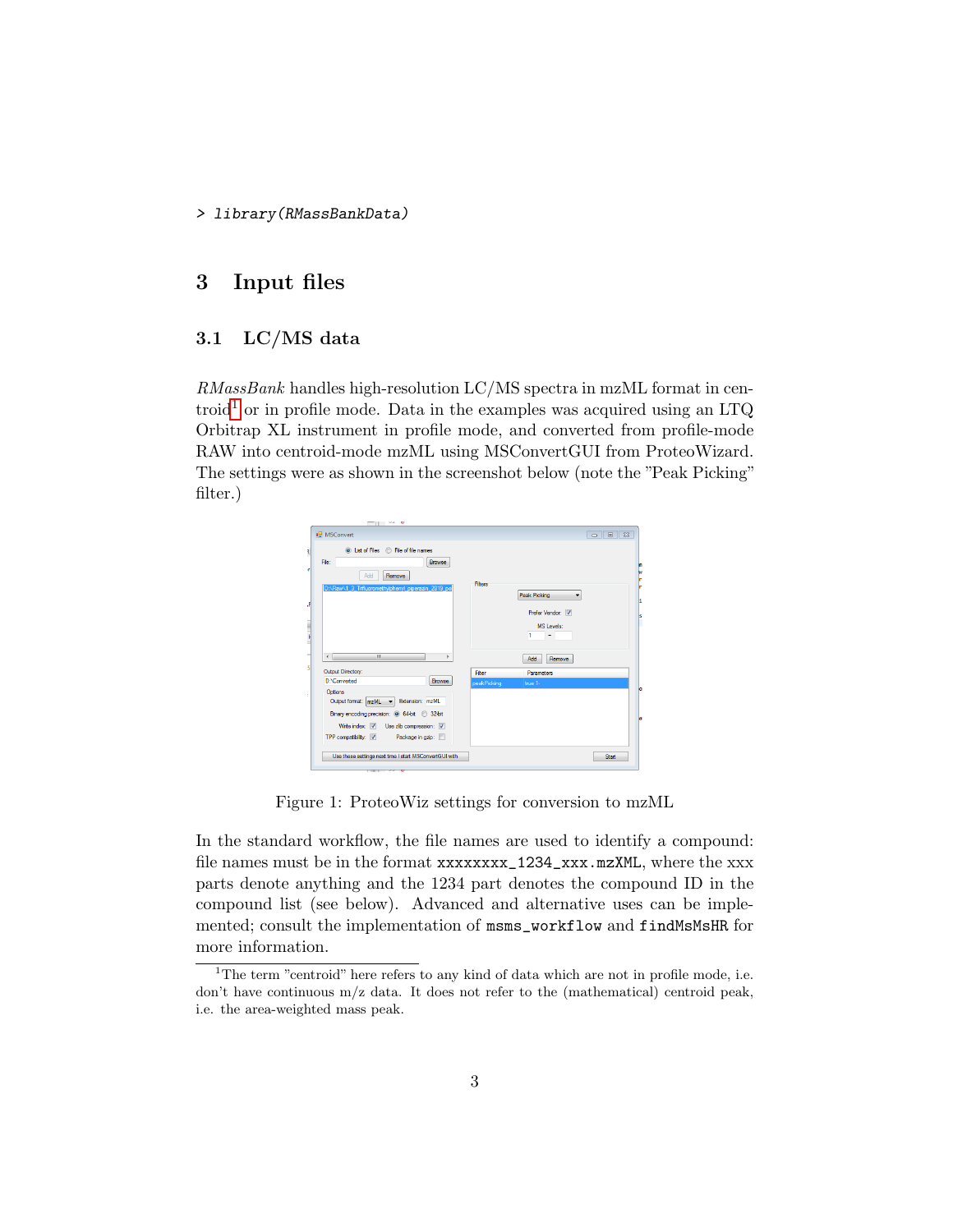### <span id="page-3-0"></span>3.2 Compound list

A compound list in CSV format is required to identify all compounds unambiguously. The CSV file is required to have at least the following columns, which are used for further processing and must be named correctly (but present in any order): ID, Name, SMILES, RT, CAS. The columns ID and SMILES must be filled, the other columns must be present in the file but do not need to be filled. ID specifies an (arbitrary) numeric ID code which must be  $\leq 4$  digits long; SMILES specifies a SMILES code with the chemical structure of the compound (and is used to extract the molecular formula, for calculation of molecular masses, for database searching in CTS etc.) Although the columns Name, RT, CAS have to be present, the information in the columns is only used if the cells are filled. RT, if present, specifies the retention time (in minutes;  $\pm$  a window specified in the RMassBank options, see below) where a LC/MS file is searched for the compound spectra. CAS and Name are used as additional information while retrieving annotations from CTS. The compound list doesn't have to be ordered in any particular way. It can contain large numbers of compounds, even compounds which will not be actively used by the script (Note: Unused compounds don't require a SMILES code, since they will not be accessed.)

An example list is provided with the RMassBankData package, and can be copied into a local folder, viewed and edited:

```
> file.copy(system.file("list/NarcoticsDataset.csv",
         package="RMassBankData"), "./Compoundlist.csv")
```
[1] TRUE

### <span id="page-3-1"></span>3.3 Settings

A number of different settings influence RMassBank. They are partly parameters for data processing and partly constants used for annotation.

A settings template file, to be edited by hand, can be generated using

> RmbSettingsTemplate("mysettings.ini")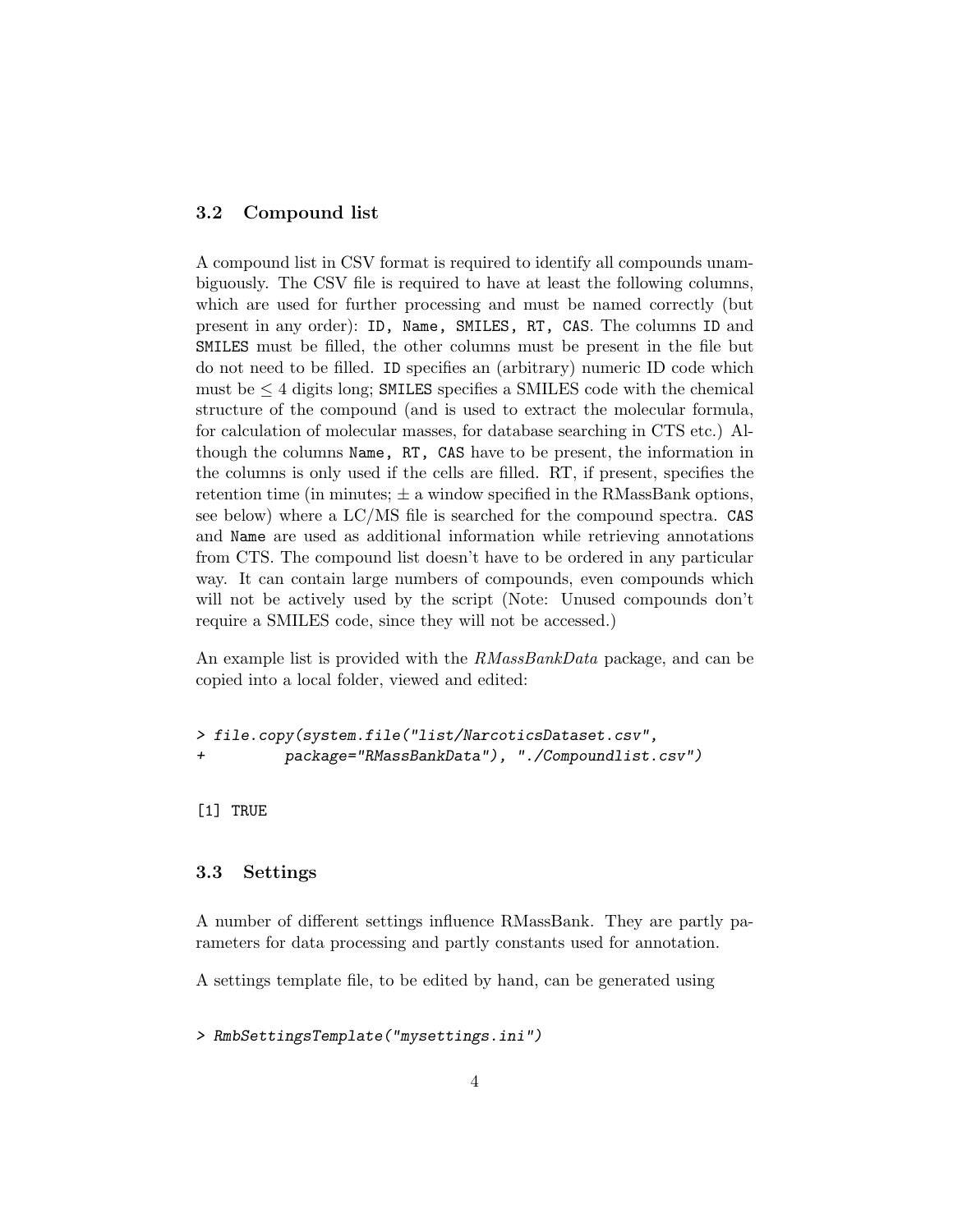where mysettings.ini is the file that will be generated. This file should then be edited. Important settings are:

- deprofile: Whether to use a deprofiling algorithm to work with profile-mode data. Default is NA for use with centroid-mode data. Allowed settings for profile-mode data include deprofile.fwhm (fullwidth half-maximum algorithm), deprofile.spline (cubic spline algorithm), deprofile.localmax (local maximum). See the respective help pages for detailed information.
- rtMargin: The deviation allowed for retention times (in minutes) when extracting spectra from raw data files.
- rtShift: The systematic retention time shift (in minutes) in the LC-MS data compared to the values in the compound list.
- babeldir: The directory pointing to the OpenBabel binaries.
- use\_version: which MassBank data format to use. The default is the newer version 2; alternatively, the (deprecated) version 1 can be specified for MassBank servers running old versions of the server software.
- use\_rean\_peaks: Whether or not peaks from reanalysis should be used (see below for details.)
- add\_annotation: Whether or not fragments should be annotated with the (tentative) molecular formula in MassBank records.
- annotations: A list of annotation data used in the MassBank records.
	- authors, copyright, publication, license, instrument, instrument\_type, compound\_class: values for the corresponding MassBank fields
	- confidence\_comment: A commentary field about "compound confidence" which is added like "COMMENT: CONFIDENCE standard compound" in the MassBank record.
	- internal\_id\_fieldname: The name for an internal ID field in the MassBank record where to store the compound ID (in the compound list). For internal id fieldname  $=$  "MY ID", the ID will be stored like "COMMENT: MY ID 1234".
	- entry\_prefix: The (2-letter) prefix for MassBank accession IDs.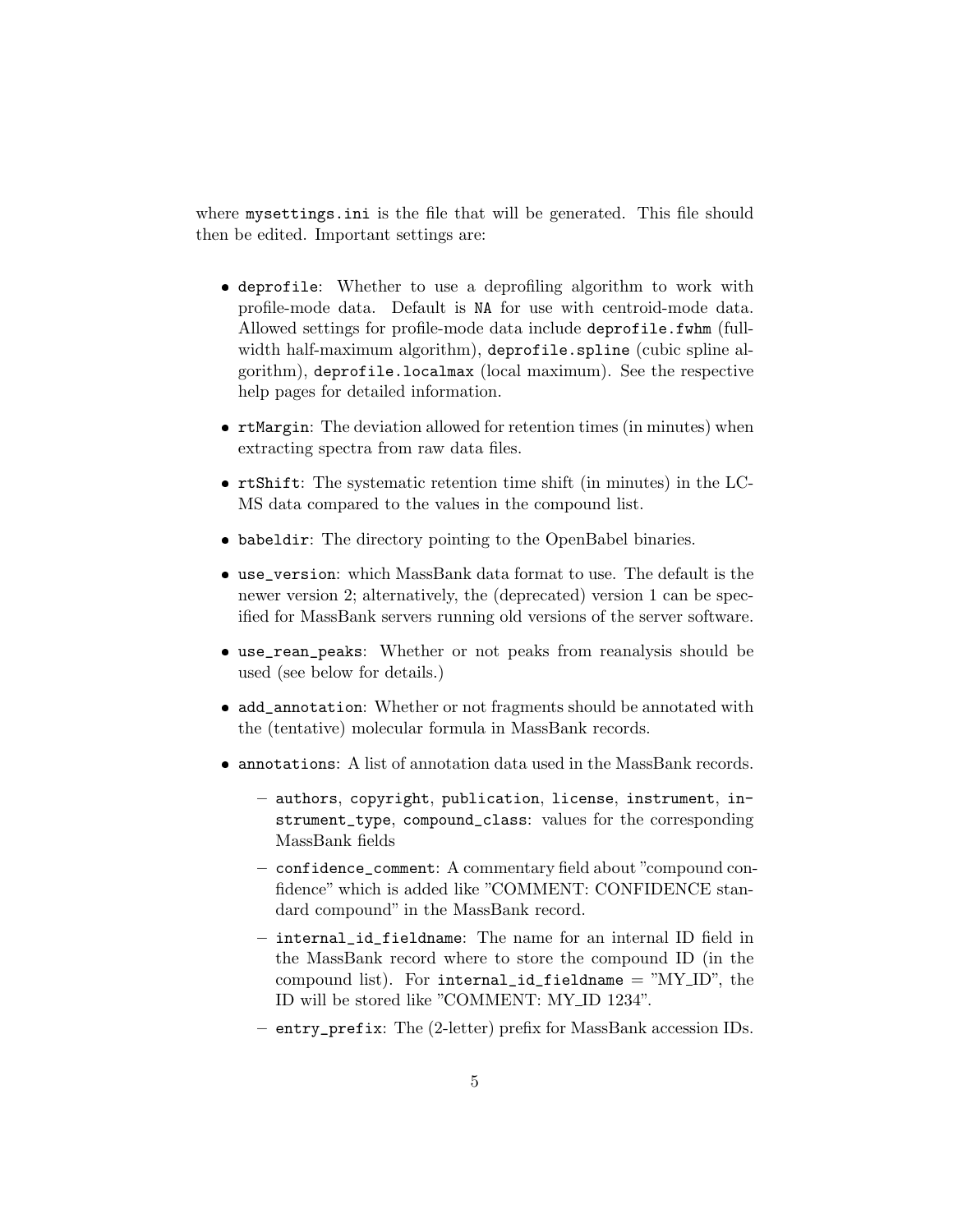- ms\_type, ionization, lc\_\*: Annotations for the LC and MS information fields in the MassBank records.
- ms\_dataprocessing: Tags added to describe the data processing. In addition to the tags specified here, MS\$DATA PROCESSING: WHOLE RMassBank will be added (corresponding to a list("WHOLE" = "RMassBank") entry for this option.)
- annotator: For advanced users: option to select your own custom annotator. Check ?annotator.default and the source code for details.
- spectraList: The list of data-dependent scans triggered by a MS1 scan in their order; used for annotation of MassBank records. See the template file for description.
- accessionNumberShifts: A list defining the starting points for generating MassBank record accession numbers. RMassBank generates  $2$ -letter  $+ 6$ -digit accession numbers. The 2-letter code is defined by annotations\$entry\_prefix, the first 4 digits are given by the compound ID. The last 2 digits are generated from the position of the spectrum in spectraList and the shift given in this option for the selected ion type. (Example: the compound with ID 2112, processed in "pNa" mode ([M+Na]+), will have accession numbers XX211233, XX211234 ... etc in for the first, second... spectrum in the data-dependent scan, if the "pNa" shift is set to 32. )
- $\bullet$  electronicNoise, electronicNoiseWidth: known m/z values of constant electronic noise in the spectral data; and a window (in  $m/z$  units) for exclusion of such peaks from reanalysis. Note that peaks matched in the first analysis step (see below) are not affected by this (in our tests, only a very small number of peaks was affected by this.)
- recalibrateBy: Which parameter to use for recalibration: dppm (recalibrate the deviation in ppm) or dmz (recalibrate the m/z deviation).
- recalibrateMS1: Whether to recalibrate MS1 data points separately from MS2 data points ("separate"), with the same recalibration curve as the MS2 data points ("common") or not at all ("none"). Note that the MS1 datapoints points will be used to generate the MS2 recalibration curve in all cases (since this makes the recalibration curve in high-m/z regions better-defined) but may be recalibrated independently themselves, if desired.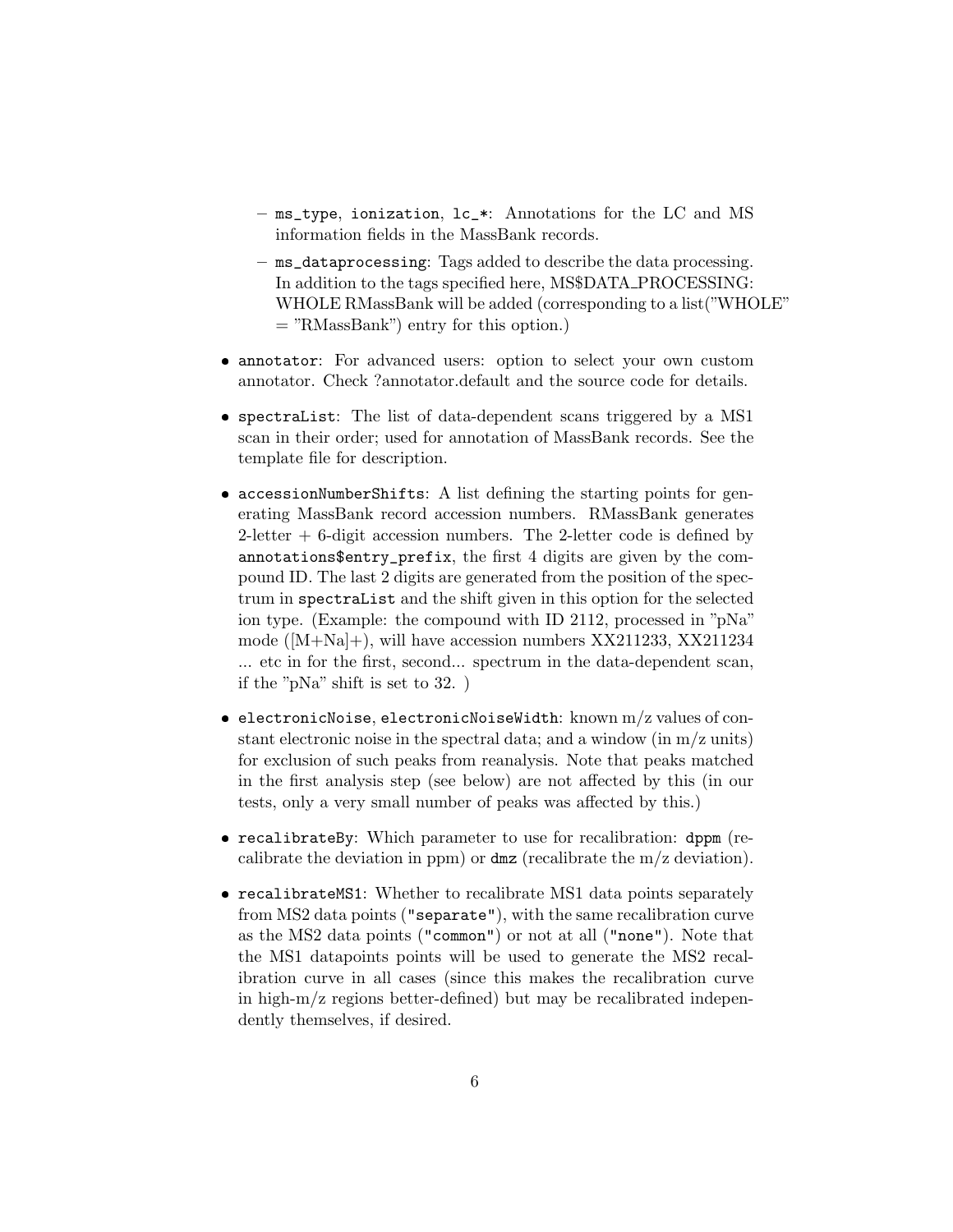- recalibrator: Sets the functions to use for recalibration. Defaults to list(MS1="recalibrate.loess", MS2="recalibrate.loess") which uses a Loess non-parametric fit to generate a recalibration curve. Any custom function may be specified. The function is expected to accept a dataset with variables recalfield and mzFound and to return an object which can be used with predict(). The input recalfield is the value to be estimated by recalibration - it will either contain delta ppm values or absolute mass deviations, depending on the setting for recalibrateBy. In addition to recalibrate.loess, recalibrate.MS1 is predefined, which uses a GAM model for recalibration and appears to work well for pure MS1 datapoints. However, common recalibration for MS1 and MS2 appears to be the best option in general.
- multiplicityFilter: Define the multiplicity filtering level. Default is 2, a value of 1 is off (no filtering) and  $>2$  is harsher filtering.
- titleFormat: The title of MassBank records is a mini-summary of the record, for example "Dinotefuran; LC-ESI-QFT; MS2; CE: 35%;  $R=35000$ ;  $[M+H]+$ ". By default, the first compound name CH\$NAME, instrument type AC\$INSTRUMENT\_TYPE, MS/MS type AC\$MASS\_SPECTROMETRY: MS\_TYPE, collision energy RECORD\_TITLE\_CE, resolution AC\$MASS\_SPECTROMETRY: RESOLUTION and precursor MS\$FOCUSED\_ION: PRECURSOR\_TYPE are used. If alternative information is relevant to differentiate acquired spectra, the title should be adjusted. For example, many TOFs do not have a resolution setting. See MassBank documentation for more.
- filterSettings: A list of settings that affect the MS/MS processing.
	- ppmHighMass, ppmLowMass: values for pre-processing, prior to recalibration. The default settings (for e.g. Orbitrap) is 10 ppm for high mass range, 15 ppm for low mass range (defined by mass-RangeDivision)
	- $-$  massRangeDivision: The m/z value defining the split between ppmHighMass and ppmLowMass above. The default  $m/z$  120 is recommended for Orbitraps.
	- ppmFine: This defines the ppm cut-off post recalibration. The default value of 5 ppm is recommended for Orbitraps.
	- prelimCut, prelimCutRatio: Intensity cut-off and cut-off ratio (in % of the most intense peak) for pre-processing. Affects peak selection for the recalibration only. Careful: the default 1e4 for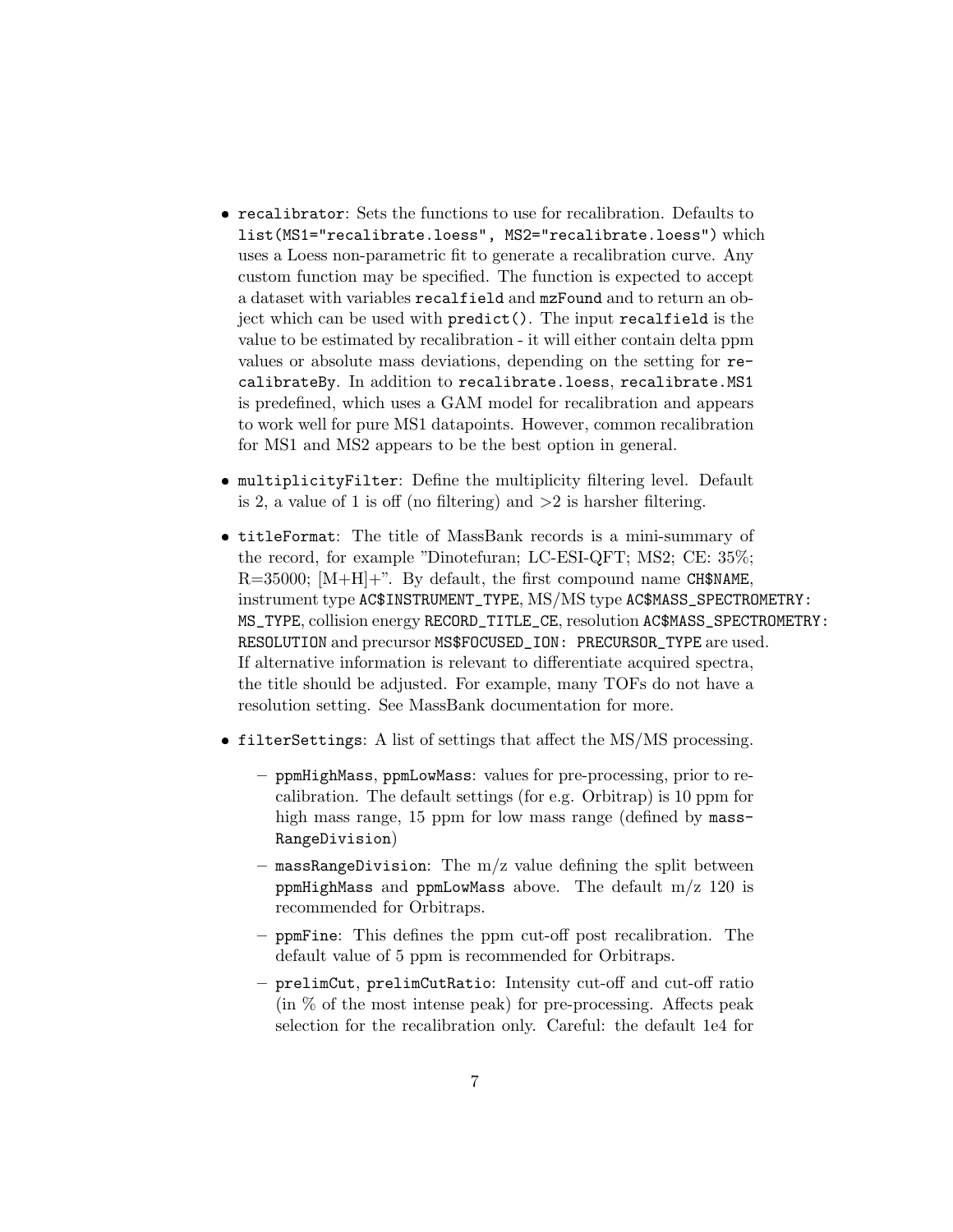Orbitrap LTQ positive could remove all peaks for TOF data and will remove too many peaks for Orbitrap LTQ negative mode spectra!

- specOKLimit: MS/MS must have at least one peak above this limit present to be processed.
- dbeMinLimit: The minimum allowable ring and double bond equivalent (DBE) allowed for assigned formulas. Assumes maximum valences for elements with multiple possible valences. Default is -0.5 (accounting for fragment peaks being ions).
- satelliteMzLimit, satelliteIntLimit:  $\mathrm{Cut\text{-}off\,m/z}$  and intensity values for satellite peak removal. All peaks within the  $m/z$ (default 0.5) and intensity ratio (default 0.05 or 5  $\%$ ) of the respective peak will be removed. Applicable to Fourier Transform instruments (e.g. Orbitrap).
- findMsMsRawSettings: Parameters for adjusting the raw data retrieval.
	- ppmFine: The ppm error to look for the precursor in the MS1 (parent) spectrum. Default is 10 ppm for Orbitrap.
	- mzCoarse: The error to search for the precursor specification in the MS2 spectrum. This is often only saved to 2 decimal places and thus inaccurate and may also depend on the isolation window. The default settings (for e.g. Orbitrap) is  $m/z=0.5$  for  $mzCoarse$ .
	- fillPrecursorScan: The default value (FALSE) assumes all necessary precursor information was available in the mzML file. A setting of TRUE tries to fill in the precursor data scan number if it is missing. Only tested on one case-study so far.

See also the manpage ?RmbSettings for a description of all RMassBank settings.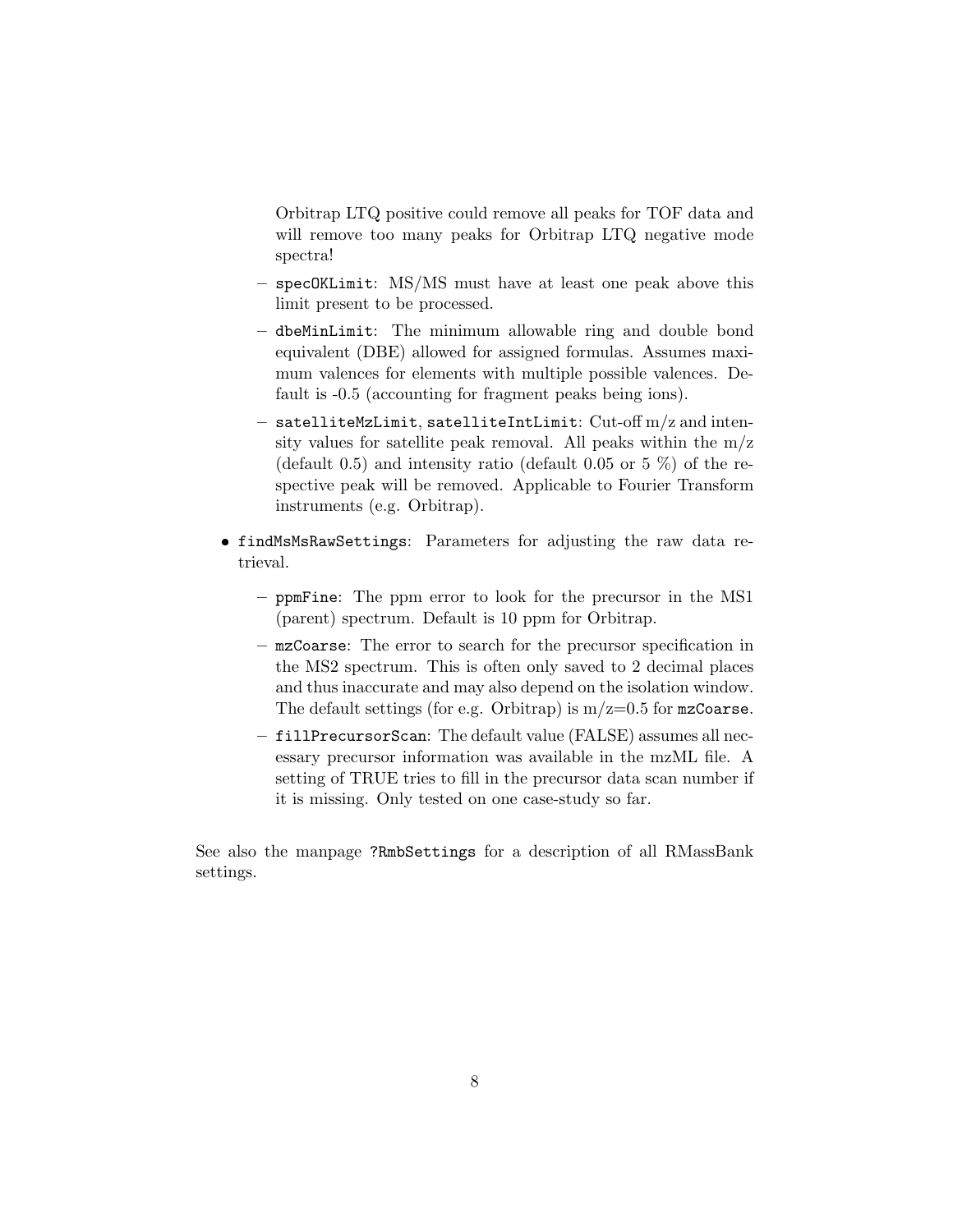### <span id="page-8-0"></span>4 The workflow

### <span id="page-8-1"></span>4.1 Mass spectrometry workflow

In the first part of the workflow, spectra are extracted from the files and processed. In the following example, we will process the narcotics spectra from the RMassBankData package.

For the workflow to work correctly, a settings file (generated as above and edited accordingly) before must be loaded first.

```
> loadRmbSettings("mysettings.ini")
```
(Note: the template file generated by RmbSettingsTemplate() has no Open-Babel directory specified. Correspondingly, RMassBank will use the CAC-TUS service instead to generate MOL files. For your actual use, it is strongly recommended to install OpenBabel and specify its install directory in the settings! The CACTUS structures are visually less appealing since they have all hydrogen atoms explicit, and CACTUS is only a backup solution.)

First, create a workspace for the msmsWorkflow:

#### > w <- newMsmsWorkspace()

The full paths of the files must be loaded into the container in the array files:

```
> files <- list.files(system.file("spectra", package="RMassBankData"),
           ''.mmML", full.names = TRUE)> basename(files)
```

```
[1] "1_3_Chlorophenyl_piperazin_2818_pos.mzML"
```

```
[2] "1_3_Trifluoromethylphenyl_piperazin_2819_pos.mzML"
```

```
[3] "1_Benzylpiperazin_2820_pos.mzML"
```
- [4] "Amitriptylin\_2821\_pos.mzML"
- [5] "Amphetamin\_2822\_pos.mzML"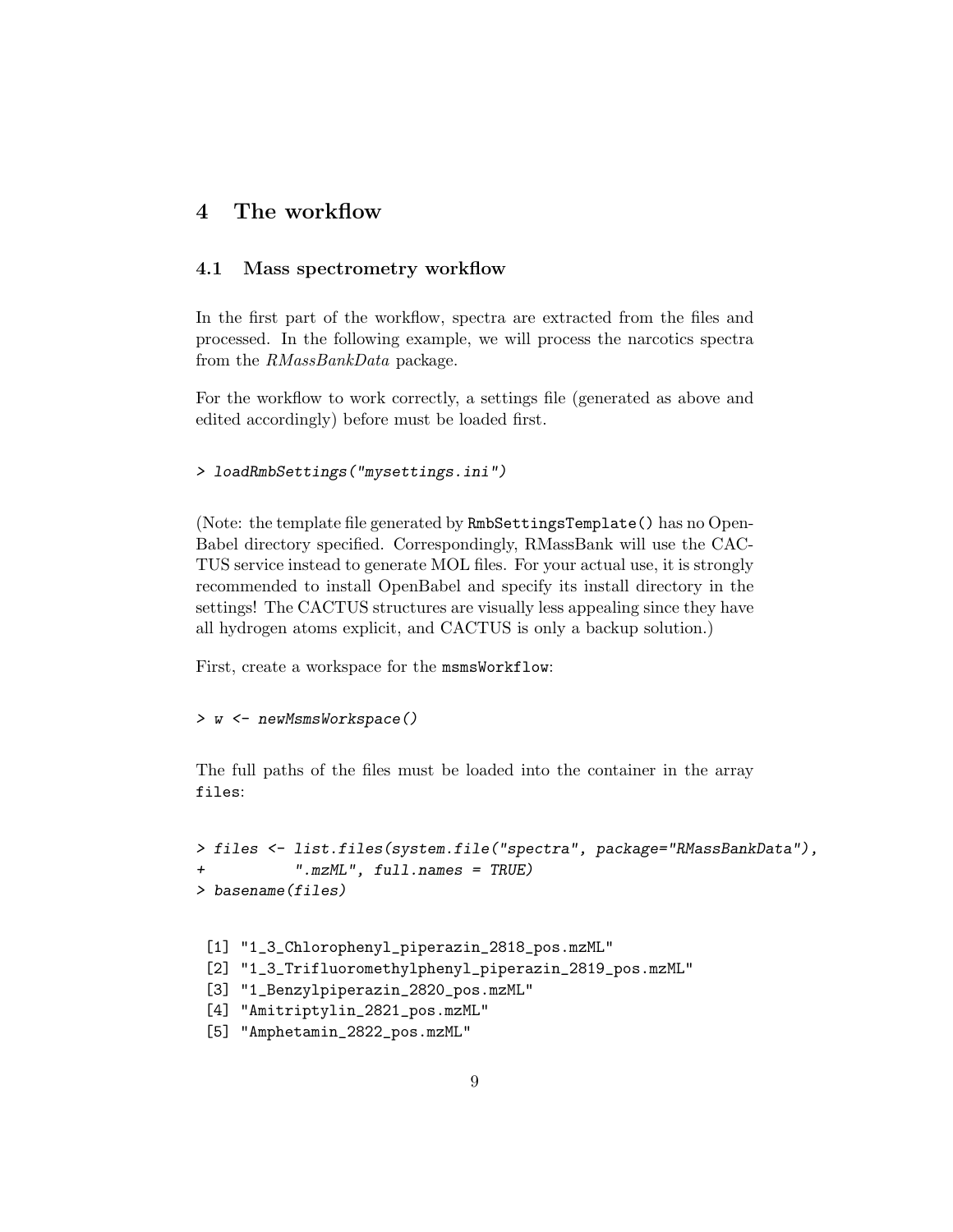```
[6] "Benzoylecgonin_2823_pos.mzML"
 [7] "Cocain_2817_pos.mzML"
 [8] "Dextromethorphan_2824_pos.mzML"
 [9] "EDDP_2_Ethyl_1_5_dimethyl_3_3_diphenylpyrrolinium_2825_pos.mzML"
[10] "Ephedrin_2758_pos.mzML"
[11] "Ketamin_2826_pos.mzML"
[12] "Mephedron_4_Methylmethcathinon_2827_pos.mzML"
[13] "Methadon_2828_pos.mzML"
[14] "Methamphetamin_2829_pos.mzML"
[15] "Naltrexon_2830_pos.mzML"
```

```
> # To make the workflow faster here, we use only 2 compounds:
> w@files <- files[1:2]
```
Note the position of the compound IDs in the filenames. Historically, the "pos" at the end was used to denote the polarity; it is obsolete now, but the ID must be terminated with an underscore.

Additionally, the compound list must be loaded using loadList (here, using the formerly copied list from  $RMassBankData$ :

```
> loadList("./Compoundlist.csv")
```
This creates a variable compoundList in the global environment, which stores the compound data. Now, we can start the complete workflow to extract [M+H]+ spectral data. The workflow standard workflow consists of 8 steps.

The argument archivename specifies the prefix under which to store the analyzed result files. The argument mode specifies the processing mode: pH (positive H) specifies  $[M+H]+$ , pNa specifies  $[M+Na]+$ , pM specifies  $[M]+$ , mH and mFA specify [M-H]- and [M+FA]-, respectively. (I apologize for the naming of  $pH$  which has absolutely nothing to do with chemical  $pH$  values.)

Basically, this runs through the entire workflow, which is explained in more detail below:

Step 1: using the function findMsMsHR, all the files in files are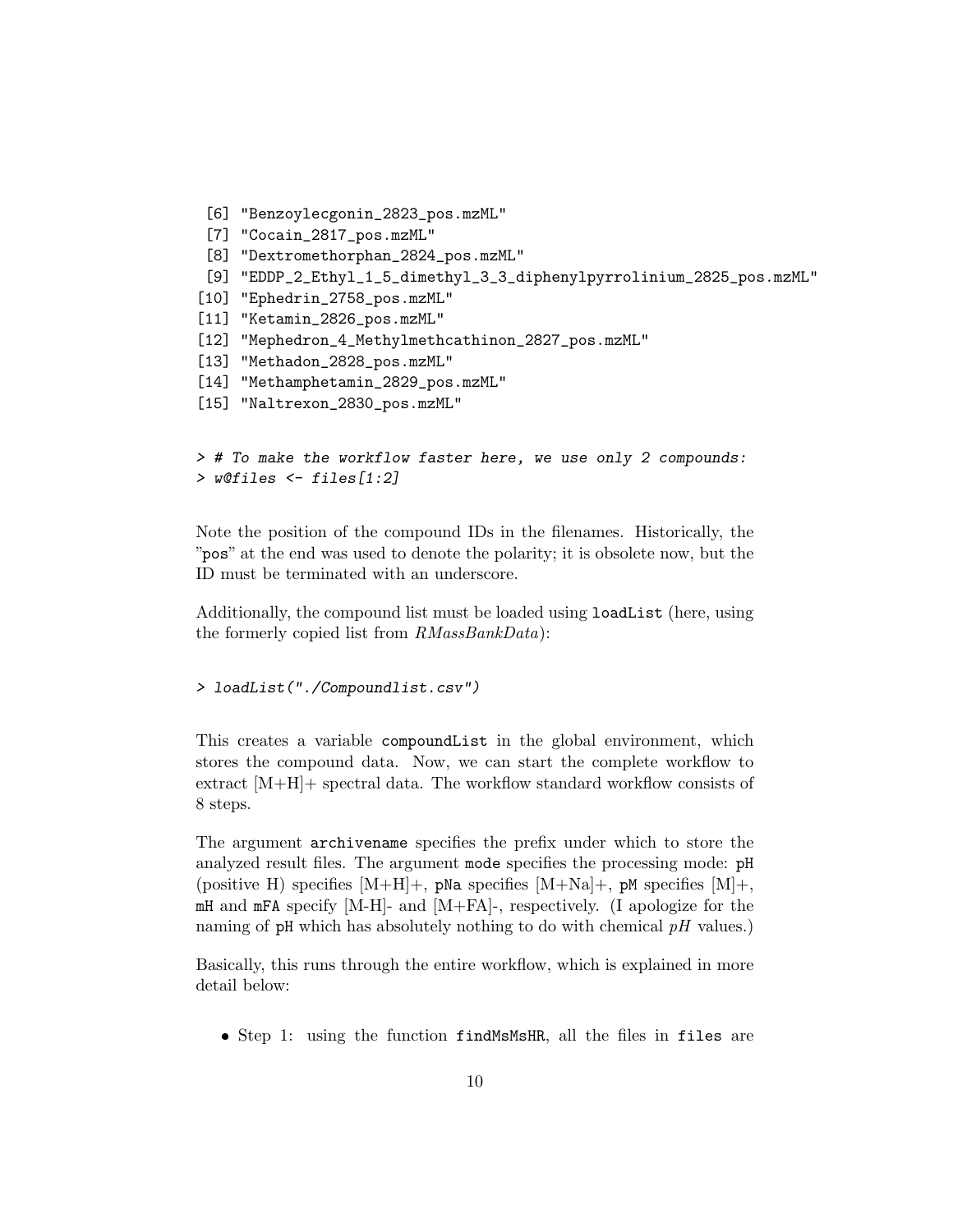searched for MS2 spectra of their respective compound. The found spectra are stored in the array specs.

- Step 2: A molecular formula fit is attempted for every peak, using the molecular formula of the parent compound as limiting formula, using the function analyzeMsMs. The results are stored in the array analyzedSpecs.
- Step 3: The analyzed spectra from the array analyzedSpecs are aggregated into the list aggregatedSpecs. This uses the function aggregateSpectra.
- Step 4: Using the function recalibrateSpectra, a recalibration curve is calculated from the peaks in aggregatedSpecs, and all spectra from specs are recalibrated using this curve. The result is stored in recalibratedSpecs. The recalibration curve is stored in rc.
- Step 5: The recalibrated spectra (recalibratedSpecs) are re-analyzed with analyzeMsMs and the results stored in analyzedRcSpecs.
- Step 6: The reanalyzed recalibrated spectra are aggregated with  $ag$ gregateSpectra into aggregatedRcSpecs. Unmatched peaks in aggregatedRcSpecs are cleaned from known electronic noise using cleanElnoise. A backup copy of all present results is saved as archivename.RData.
- Step 7: Using reanalyzeFailpeaks, all unmatched peaks from spectra in aggregatedRcSpecs are reanalyzed, allowing  $N_2O$  as additional elements (to account for oxidation products and  $N_2$  adducts). The results are stored in reanalyzedRcSpecs. A backup copy of all present results is saved as archivename\_RA.RData
- Step 8: The function filterMultiplicity is applied to the peaks: Peaks which occur only once in all analyzed spectra of a compound are eliminated. The filtered list is stored under refilteredSpecs, and a final version of all results is saved as archivename\_RF.RData. Additionally, filterMultiplicity creates a CSV file with a list of (relatively) high-intensity unassigned peaks with the name archivename\_Failpeaks.csv, which should be manually checked. Peaks to include must be marked with  $OK = 1$ .

The steps can be called individually using the steps parameter of msms\_workflow. Using the newRecalibration parameter, one can specify if RMassBank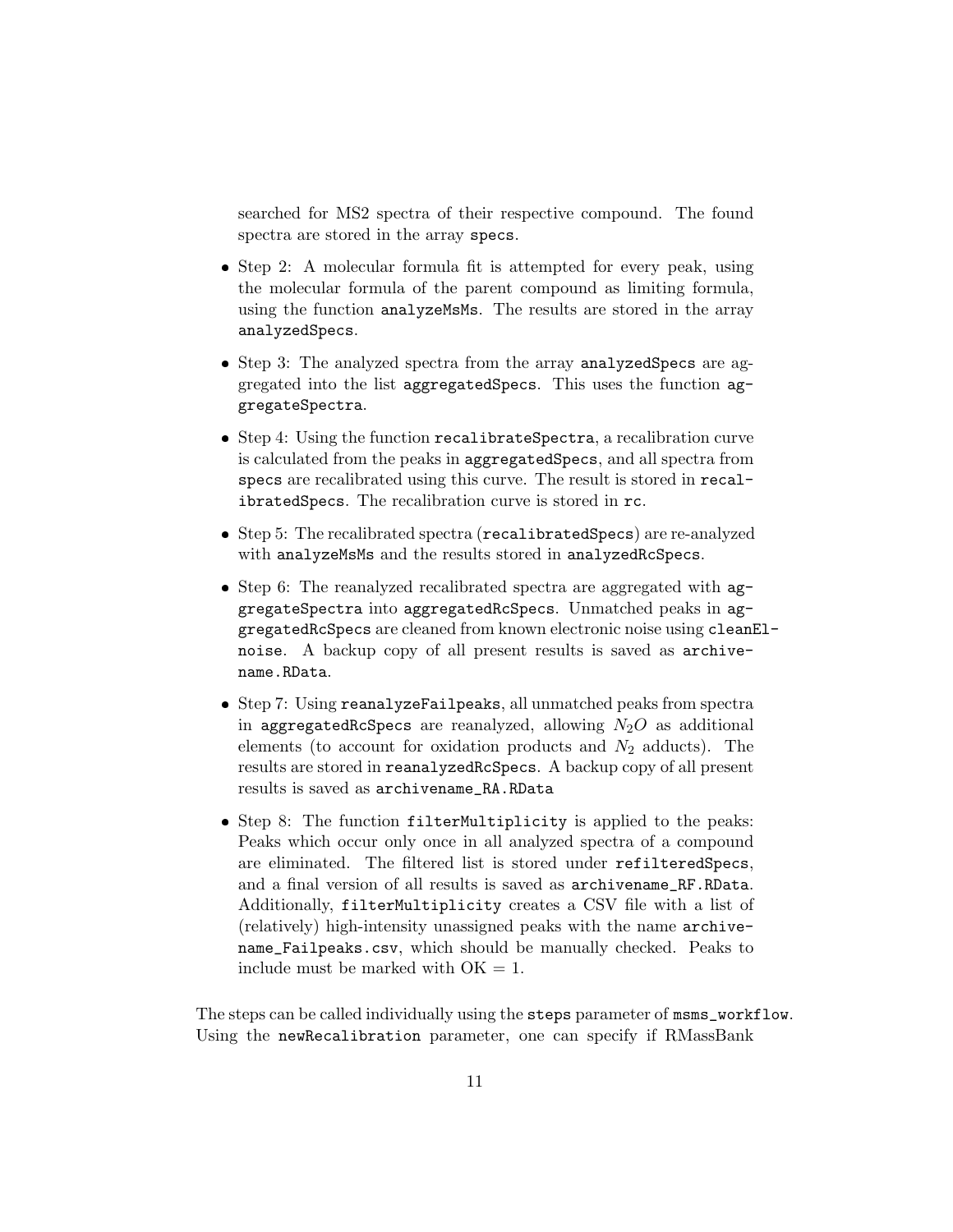should do a new recalibration (default, TRUE) or use the recalibration curve stored in rc (FALSE). This is useful for re-using a recalibration curve in the reanalysis of the same data in another mode: After the detection and processing of all [M+H]+ spectra, which will be present for a large number of compounds, one can rerun the workflow with newRecalibration = F, mode="pNa" and reuse the same calibration curve for Na adduct spectra (which on their own would be too few for a sufficiently good recalibration curve.) The useRtLimit parameter activates or deactivates the usage of retention time constraints when searching for spectra with findMsMsHR.

It is useful to perform the workflow in two blocks, the first being step 1-4 and the second being 5-8. After step 4, a graph is displayed which allows the user to visually evaluate the performance of the recalibration. The top graphs show the distribution of the mass deviation of MS/MS fragments from the predicted mass and the recalibration curve calculated from them; the bottom graphs show the mass deviation of MS precursor ions. The graph to the left is a complete xy plot while the graph to the right is a 2D histogram (if the package *qplots* is installed on the user's computer).

TODO: Workflow execution in Chunk 10 is currently disabled, I execute Chunk 11 instead for steps that are already done.

 $>$  w  $<-$  msmsWorkflow(w, mode="pH", steps= $c(1:4)$ , archivename = + "pH\_narcotics")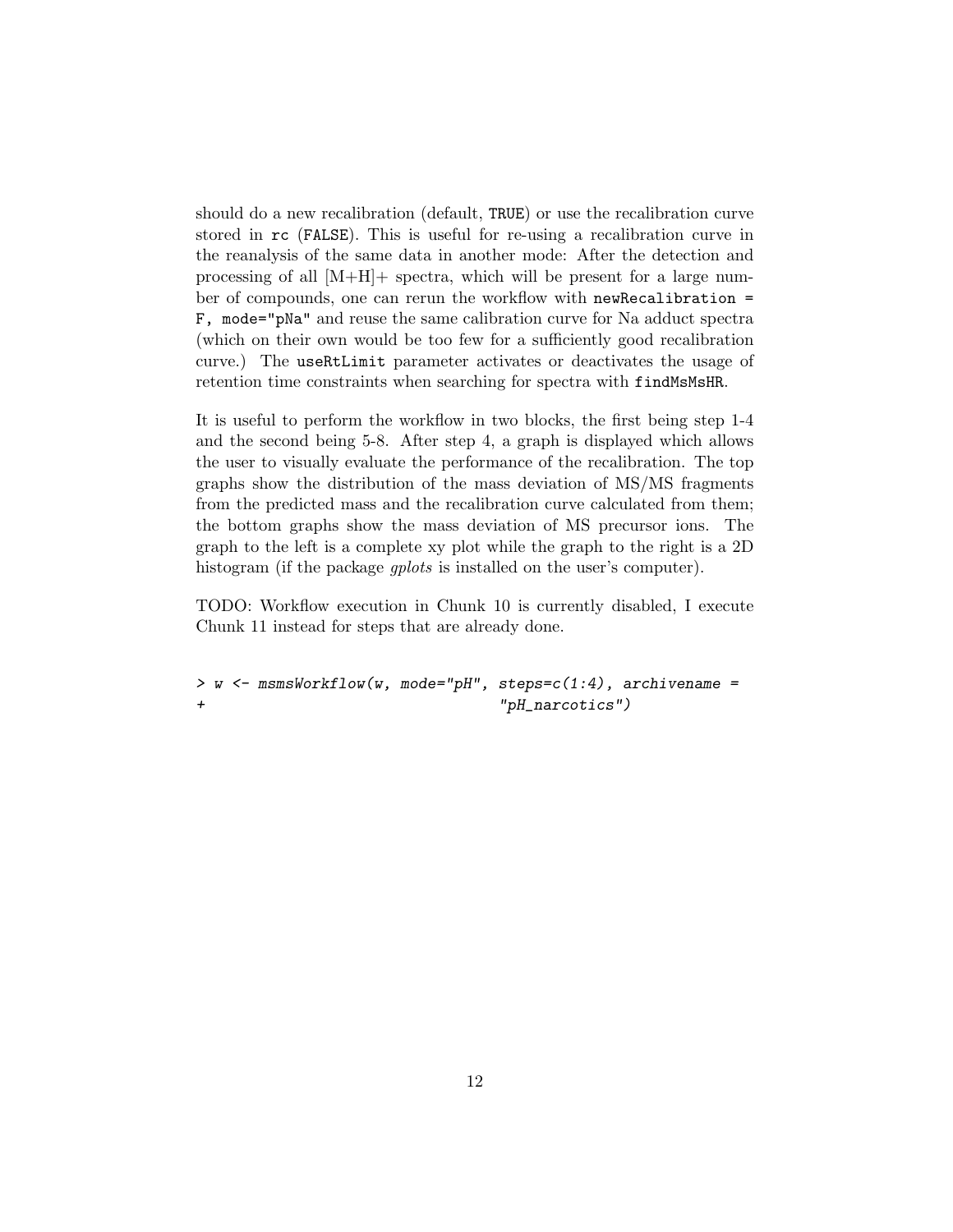

The recalibration can also be plotted at a later stage:

### > plotRecalibration(w)

If you are experimenting with new datasets which might give errors, it is advised to run the workflow step by step. This is because if an error occurs, you will lose all intermediate results from the workflow, which might complicate finding the errors. (E.g., if you process steps 2-4 and an error occurs in step 3, you will lose the results from step 2.)

| ゝ      | $w \leftarrow$ msmsWorkflow(w, mode="pH", steps=1) |
|--------|----------------------------------------------------|
| $\geq$ | $w \leftarrow$ msmsWorkflow(w, mode="pH", steps=2) |
| $\geq$ | $w \leftarrow$ msmsWorkflow(w, mode="pH", steps=3) |
| ゝ      | # etc.                                             |

It can be useful to check if any data is retrieved at step 1: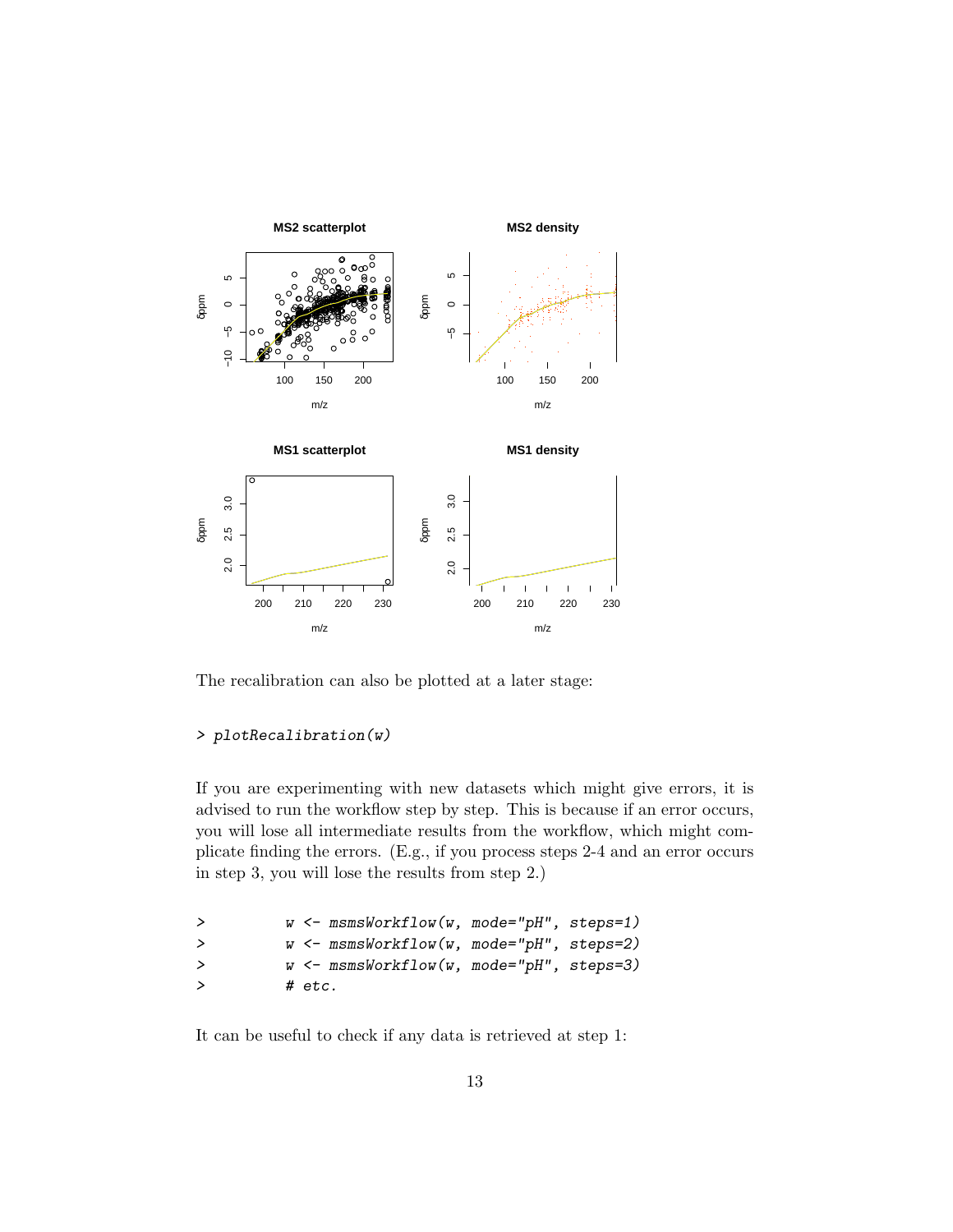#### > lapply(w@spectra,function(s) s@found)

To check the progress through the workflow, call e.g.:

#### > findProgress(w)

Note that usually a recalibration curve should be done which >15 compounds, and it will become smoother with more compounds. To show the curve found with the full dataset, we can load the preprocessed dataset from the RMassBankData package in another workflow container.

```
> # In the really evaluated workflow, we do the following:
> # we run steps 1 through 3, load the recalibration curve from a stored workflow
> # and recalibrate the data using that curve.
> storedW <- loadMsmsWorkspace(system.file("results/pH_narcotics_RF.RData",
+ package="RMassBankData"))
```
Since this recalibration curve was calculated from a MassBank run of the whole 15 file-dataset, we can copy it into our workspace and use it to recalibrate our data without making a new recalibration curve:

```
> # Just to display the recalibration curve as calculated from
> # the complete dataset:
> storedW <- msmsWorkflow(storedW, mode="pH", steps=4)
> # Copy the recalibration to workspace w and apply it
> # (no graph displayed here)
> w@rc <- storedW@rc
> w@rc.ms1 <- storedW@rc.ms1
> w <- msmsWorkflow(w, mode="pH", steps=4, archivename =
+ "pH_narcotics", newRecalibration = FALSE)
```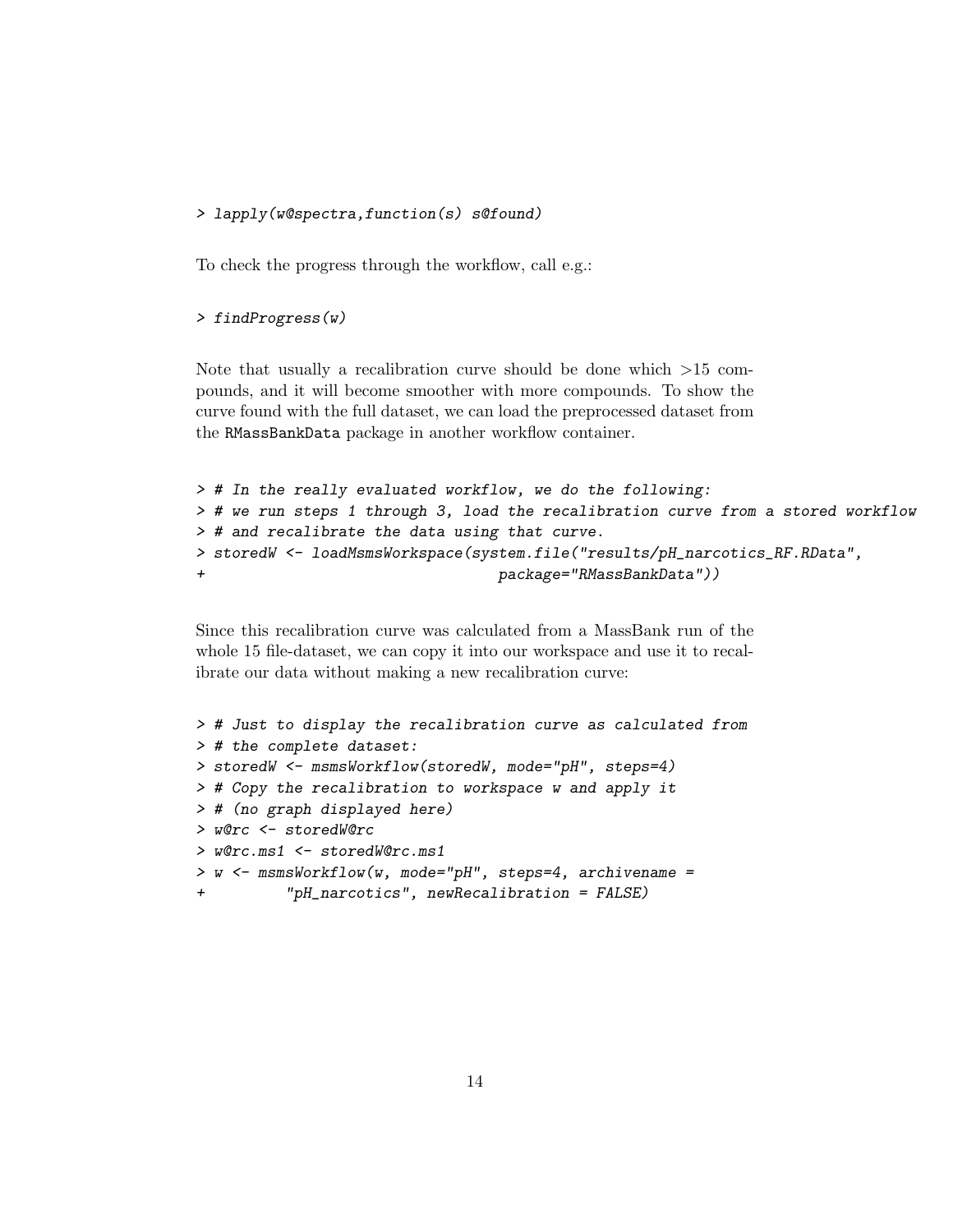

The second part of the workflow can then be processed:

```
\leftarrow msmsWorkflow(w, mode="pH", steps=c(5:8), archivename =
\, > \,W
                        "pH_narcotics")
\overline{1}
```
If the workflow is performed manually, the results can be stored at any time using

#### > archiveResults(w, filename)

where the former writes the results to a file and the latter duplicates the R objects with a prefix in front of their names. (Note that during the whole workflow, the results are stored automatically after steps  $6, 7$ , and  $8$  if an archivename is given. So the archivename) parameter is only pro forma for the steps 1-5, but can be added for consistency.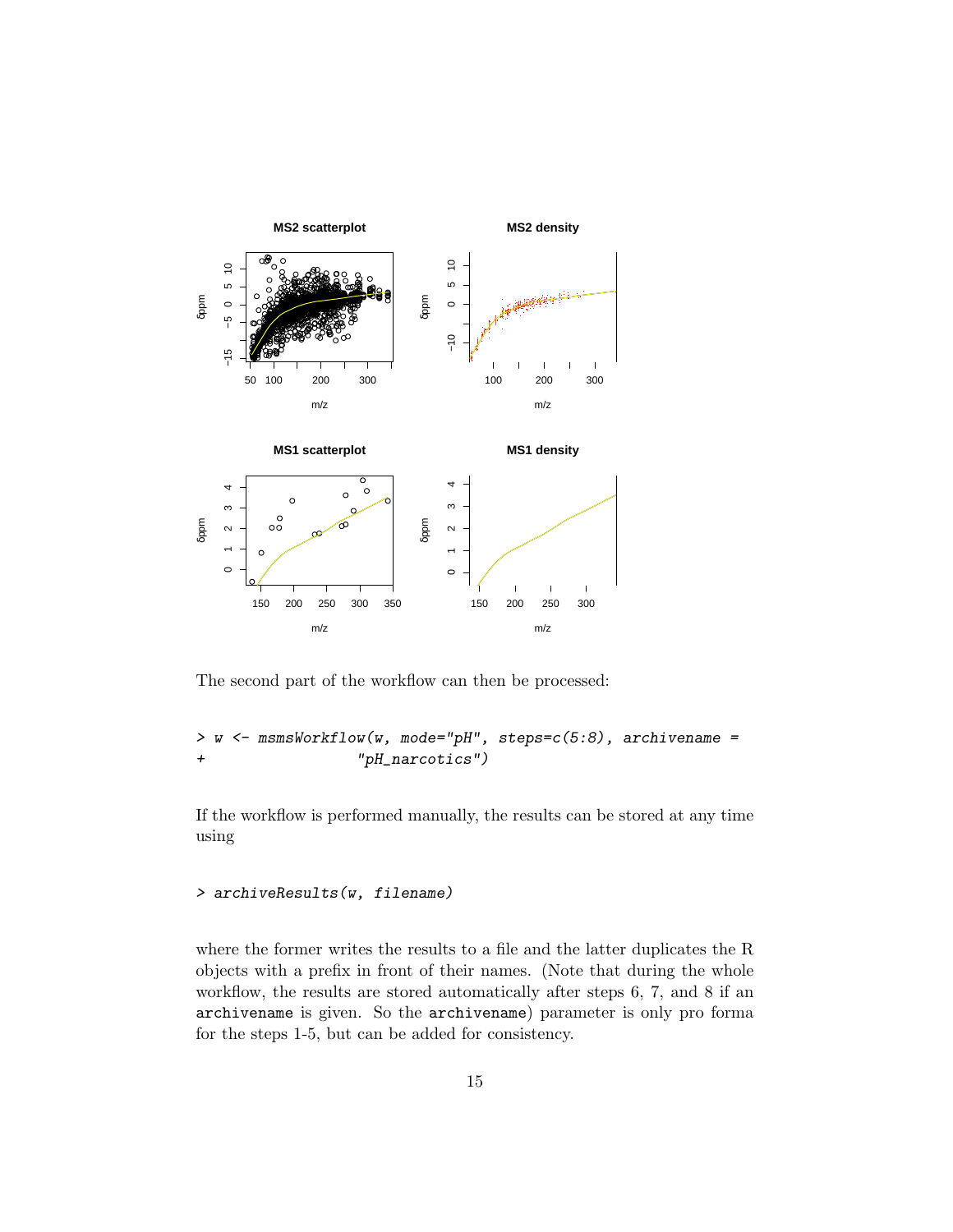Result files from the workflow on the RMassBankData narcotics spectra dataset are included in  $RMassBankData$ , including a marked Failpeaks.csv list.

### <span id="page-15-0"></span>4.2 MassBank record workflow

An analyzed spectral dataset can then be processed to produce MassBank records. This is done in two major steps: First, annotations for all compounds are retrieved from the Internet, if they are not already present from previously compiled spectra (e.g. if an Internet annotation has already been used to create a  $[M+H]$  spectrum, it can be reused in the  $[M-H]$ - spectrum automatically.)

First, a workspace for the MassBank results must be created starting from processed msmsWorkflow results, and potential pre-existing infolists must be loaded.

To illustrate the workflow, a half-complete annotation list is included in RMassBankData.

```
> mb <- newMbWorkspace(w)
> mb <- resetInfolists(mb)
> mb <- loadInfolists(mb, system.file("infolists_incomplete",
+ package="RMassBankData"))
```
Usually, one would call the function with a personal folder:

```
> mb <- resetInfolists(mb)
> mb <- loadInfolists(mb, my_folder_with_csv_infolists_inside)
```
If we checked the Failpeaks.csv from the previous step and found some important peaks we want to add manually, we can do so and load the peaks into the additional\_peaks array:

> mb <- addPeaks(mb, my\_corrected\_Failpeaks.csv)

Now, the record generation workflow can be started: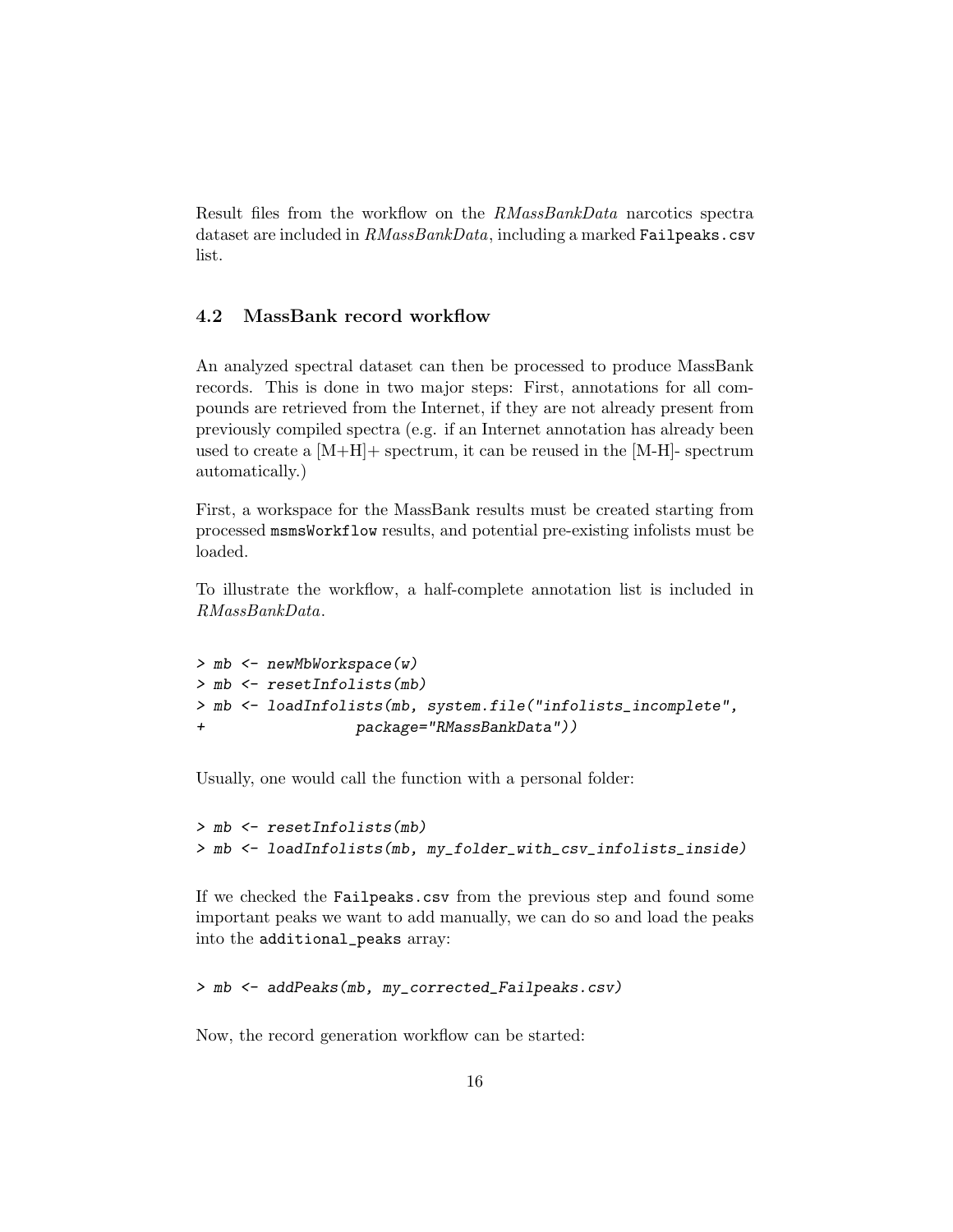> mb <- mbWorkflow(mb, infolist\_path="./Narcotics\_infolist.csv")

For all the compounds which were not in the infolists in the infolists\_incomplete folder, an entry is fetched and written to Narcotics\_infolist.csv (if no infolist path is specified, the default path is ./infolist.csv.) This file should then be edited and fixed by hand. The entries don't have to be complete; mandatory fields are: at least 1 name, the formula, the exact mass, SMILES code, InChI standard code, InChI standard key. Common errors which must be fixed by hand: 2 near-identical names in the infolist; a very high ChemSpider ID where a lower one exists (which is "better"), a ChEBI entry saying "ChEBI" instead of the actual ChEBI code.

CAUTION: At this stage the compound name is taken from the user-provided compound list and one IUPAC entry from CTS. Please check your compound list carefully! The original naming system from CTS will be reinstated once the scoring system is re-included in the new services.

After fixing the CSV infolist, it should be copied into the infolist folder and the infolist reloaded:

```
> mb <- resetInfolists(mb)
> mb <- loadInfolists(mb, my_folder_with_csv_infolists_inside)
```
For simplicity / easy testing, a full list for the narcotics dataset is included in RMassBankData:

```
> mb <- resetInfolists(mb)
> mb <- loadInfolists(mb, system.file("infolists", package="RMassBankData"))
```
When we run the workflow again, the line "no new data added" means that the infolists were complete and the workflow can therefore continue.

> mb <- mbWorkflow(mb)

The workflow goes through the following steps: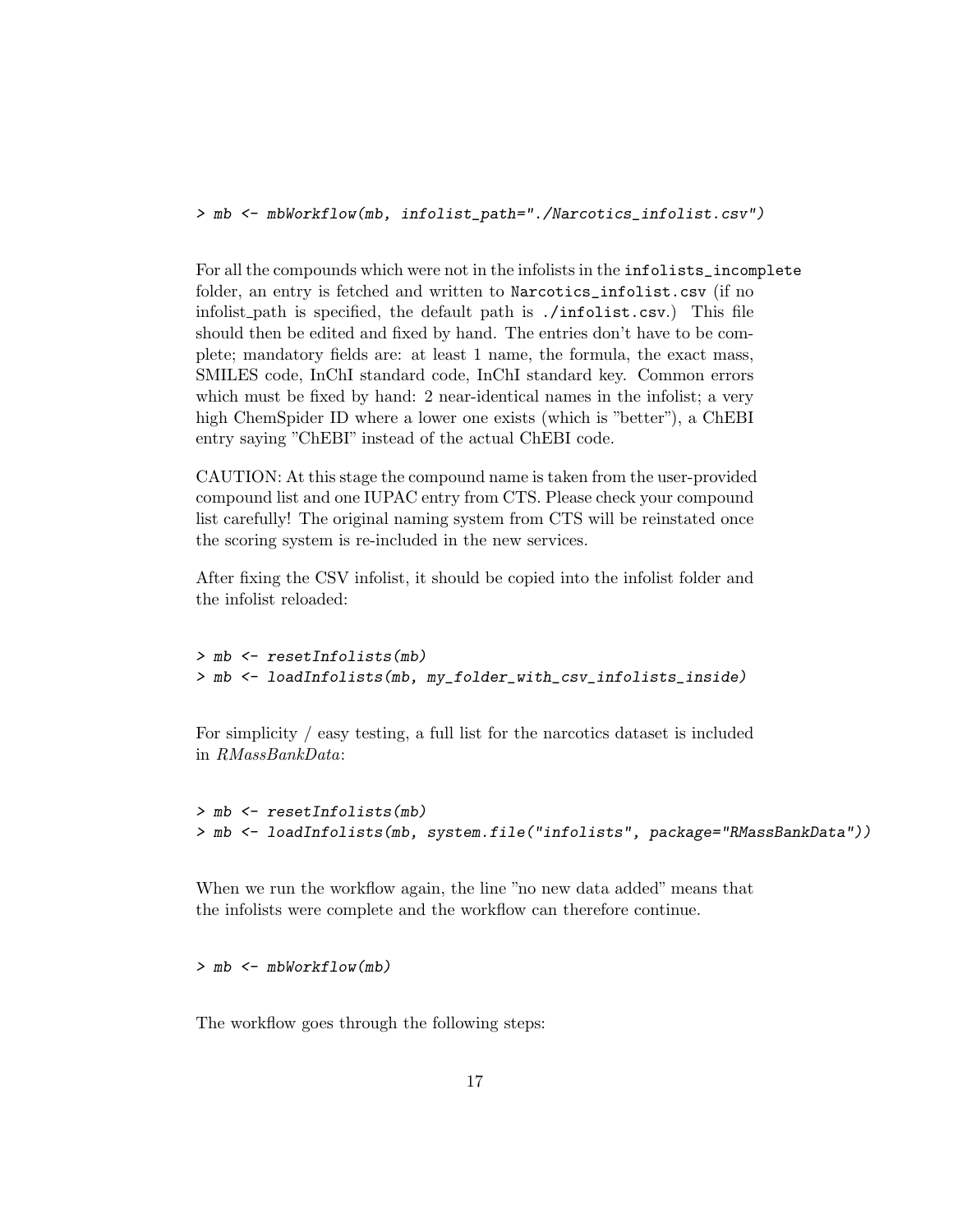- Step 1: For compound IDs not in a loaded infolist, new data is fetched from the CTS using the function gather.data and stored in mbdata in tree-like format.
- Step 2: If new data was retrieved, it is exported to the infolist\_path in flat-table format and the workflow stops, otherwise the workflow continues.
- Step 3: The infolists loaded with loadInfolists are transformed into tree-like MassBank compound information with readMbdata and stored as mbdata\_relisted.
- Step 4: Using the function compileRecords, the compound information from mbdata\_relisted is combined with the spectral data and peak lists from aggregatedRcSpecs and refilteredRcSpecs to create compiled records (stored in compiled). All compiled records with at least one good spectrum per compound are in compiled\_ok.
- Step 5: The function toMassbank converts the records into text-file arrays, stored in mbfiles.
- Step 6: Molfiles are generated for all compounds using createMolfile and stored in molfiles.
- Step 7: The data stored in the R variables mbfiles and molfiles is written to physical files using exportMassbank in a subfolder named after the MassBank entry prefix.
- Step 8: A list.tsv file is created using makeMollist.

Subsequently, the two folders moldata and recdata can be zipped and uploaded. This wasn't automated because the Windows version of zip needs additional installed tools.

Note: here, step 6 uses molfile data generated by CACTUS. As stated above, it is strongly recommended to install OpenBabel and add its path to the configuration file for use in mbWorkflow step 6.

### <span id="page-17-0"></span>5 Session information

> sessionInfo()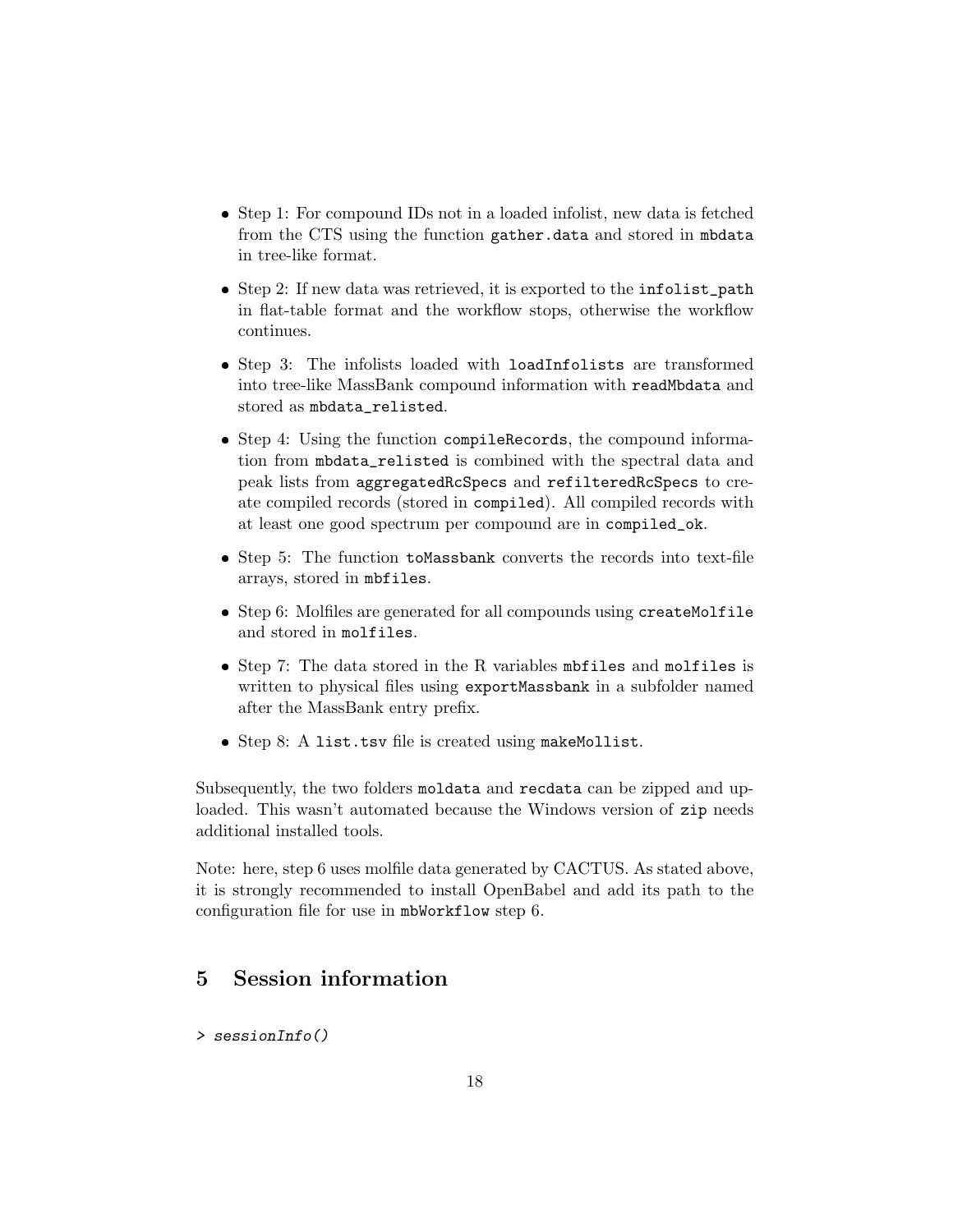```
R version 3.6.1 (2019-07-05)
Platform: x86_64-pc-linux-gnu (64-bit)
Running under: Ubuntu 18.04.3 LTS
Matrix products: default
BLAS: /home/biocbuild/bbs-3.10-bioc/R/lib/libRblas.so
LAPACK: /home/biocbuild/bbs-3.10-bioc/R/lib/libRlapack.so
locale:
 [1] LC_CTYPE=en_US.UTF-8 LC_NUMERIC=C
 [3] LC_TIME=en_US.UTF-8 LC_COLLATE=C
 [5] LC_MONETARY=en_US.UTF-8 LC_MESSAGES=en_US.UTF-8
 [7] LC_PAPER=en_US.UTF-8 LC_NAME=en_US.UTF-8
 [9] LC_ADDRESS=en_US.UTF-8 LC_TELEPHONE=en_US.UTF-8
[11] LC_MEASUREMENT=en_US.UTF-8 LC_IDENTIFICATION=en_US.UTF-8
attached base packages:
[1] stats graphics grDevices utils datasets methods base
other attached packages:
[1] RMassBankData_1.24.0 RMassBank_2.14.1 Rcpp_1.0.3
loaded via a namespace (and not attached):
 [1] gtools_3.8.1 tidyselect_0.2.5 purrr_0.3.3
 [4] rJava_0.9-11 lattice_0.20-38 colorspace_1.4-1
 [7] stats4_3.6.1 vam1_2.2.0 fingerprint_3.5.7
[10] vsn_3.54.0 XML_3.98-1.20 rlang_0.4.1
[13] pillar_1.4.2 glue_1.3.1 MSnbase_2.12.0
[16] mzR_2.20.0 BiocParallel_1.20.0 affy_1.64.0
[19] BiocGenerics_0.32.0 affyio_1.56.0 foreach_1.4.7
[22] lifecycle_0.1.0 plyr_1.8.4 mzID_1.24.0
[25] ProtGenerics_1.18.0 zlibbioc_1.32.0 munsell_0.5.0
[28] pcaMethods_1.78.0 gtable_0.3.0 rcdklibs_2.0
[31] caTools_1.17.1.2 codetools_0.2-16 Biobase_2.46.0
[34] IRanges_2.20.0 doParallel_1.0.15 curl_4.2
[37] parallel_3.6.1 itertools_0.1-3 preprocessCore_1.48.0
[40] KernSmooth_2.23-16 scales_1.1.0 BiocManager_1.30.10
[43] gdata_2.18.0 limma_3.42.0 rcdk_3.4.7.1
[46] S4Vectors_0.24.0 gplots_3.0.1.1 impute_1.60.0
[49] rjson_0.2.20 ggplot2_3.2.1 png_0.1-7
```